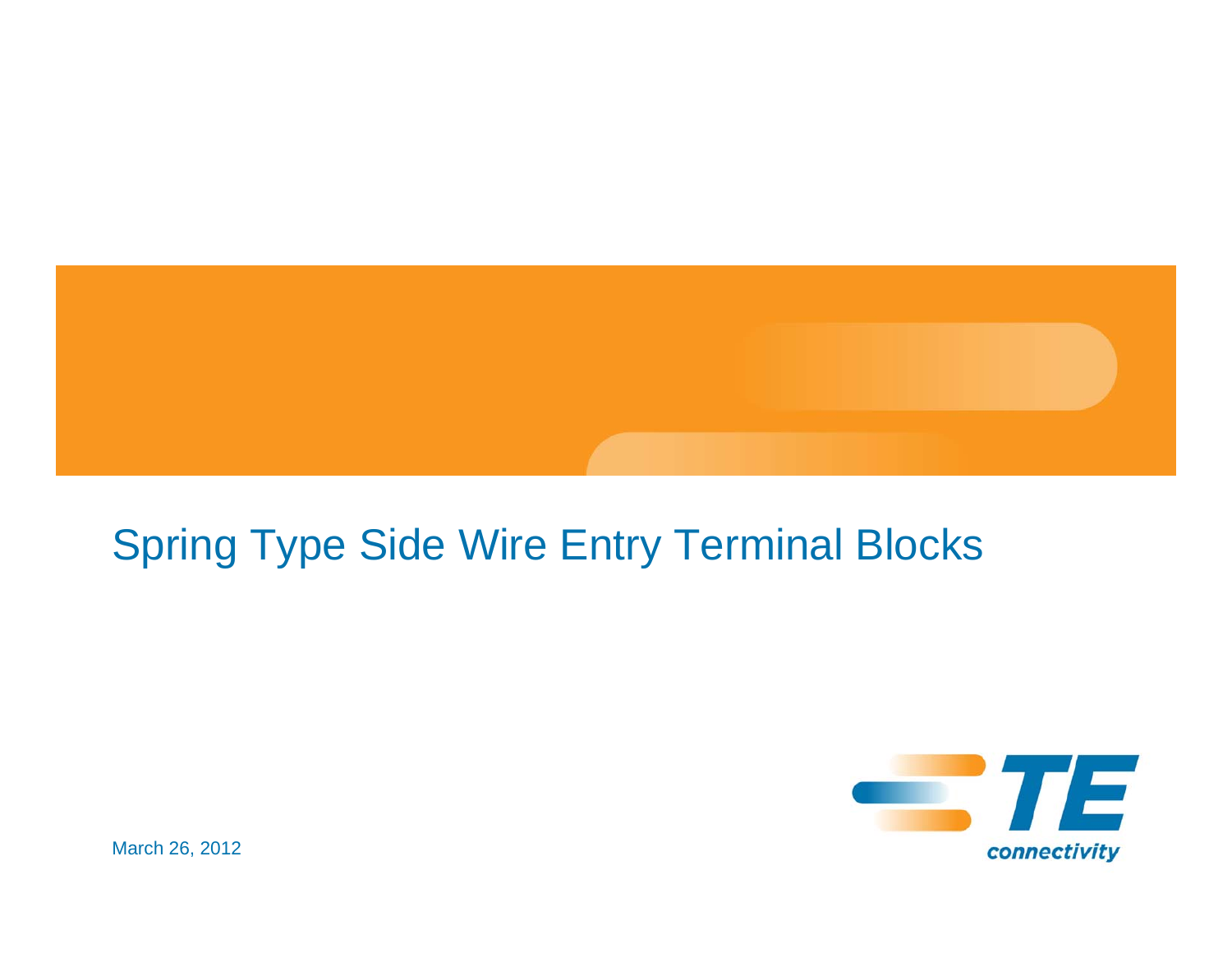### **5.0 mm and 5.08 mm Spring Type Side Wire Entry Terminal Block Product Details**

#### **Electrical**

- Wire Range 30-12 AWG
	- -Wire opening size 2.4X2.5 mm
- Current Rating 16A
- Voltage Rating 300V
- Contact resistance 15 Milliohms Max

#### **Mechanical**

- PCB thickness 2.4 mm Max
- PCB Hole Diameter 1.2 mm Min
- Stripping length 10-11 mm
- Operating Temperature -40˚C to +110˚C

#### **Materials**

Housing: polyamide

Clamping Spring: steel

Pin: tin plated copper alloy



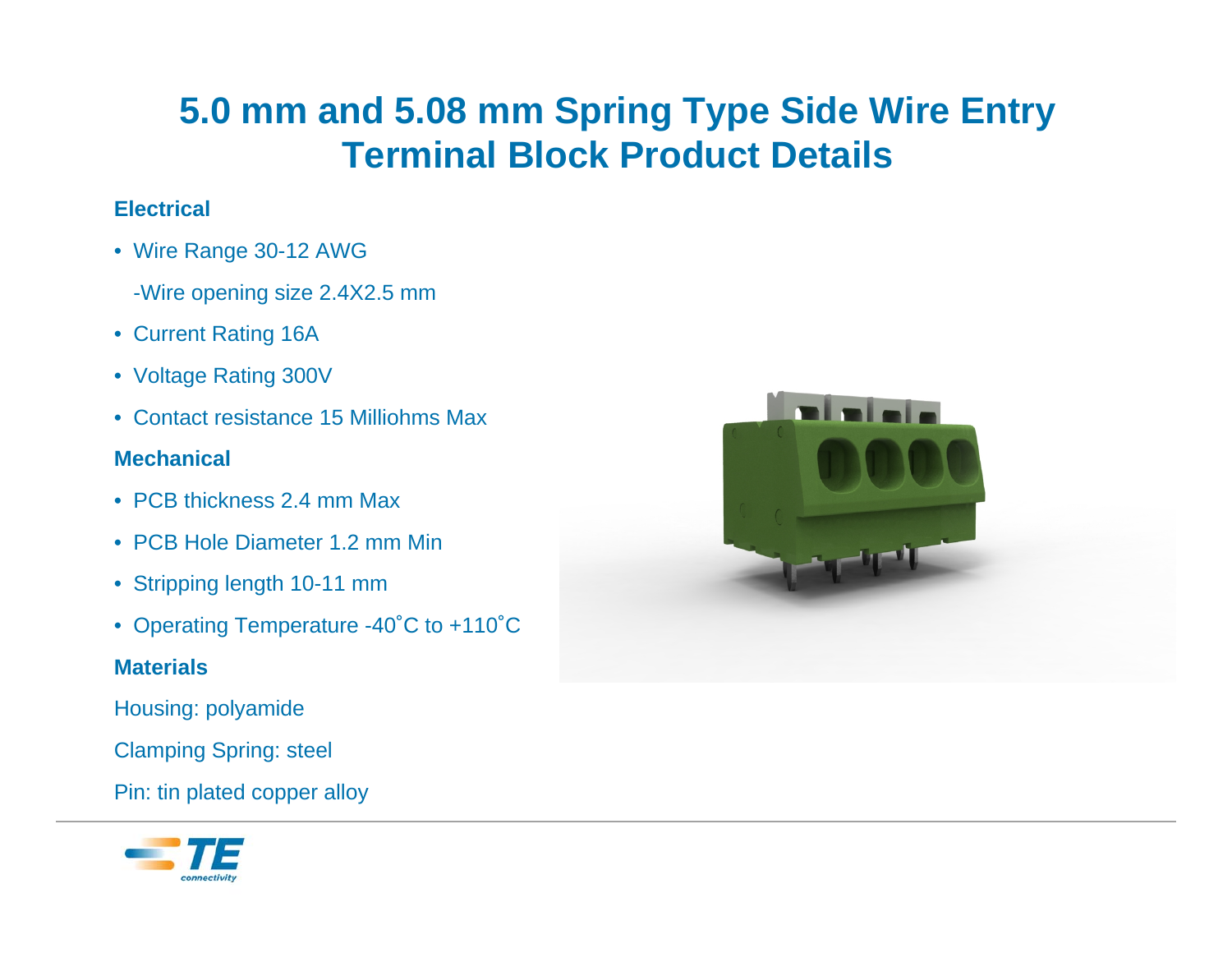### Initial Launch Product Details

• Block is available in 2 through 25 position -Housings are modular so it is possible to compose the block to any number of positions and color.

-Special marking is available upon request

• Since the block is modular, the block can be purchased in sections. By taking advantage of this particular characteristic a minimum stock of basic terminal blocks can be inventoried.

-Main block in 5.0 mm (1986749-1) or 5.08 mm (1986750-1) and end cover (1986751-1)



Housing is modular in design and can be available in any number of positions and colors as shown.

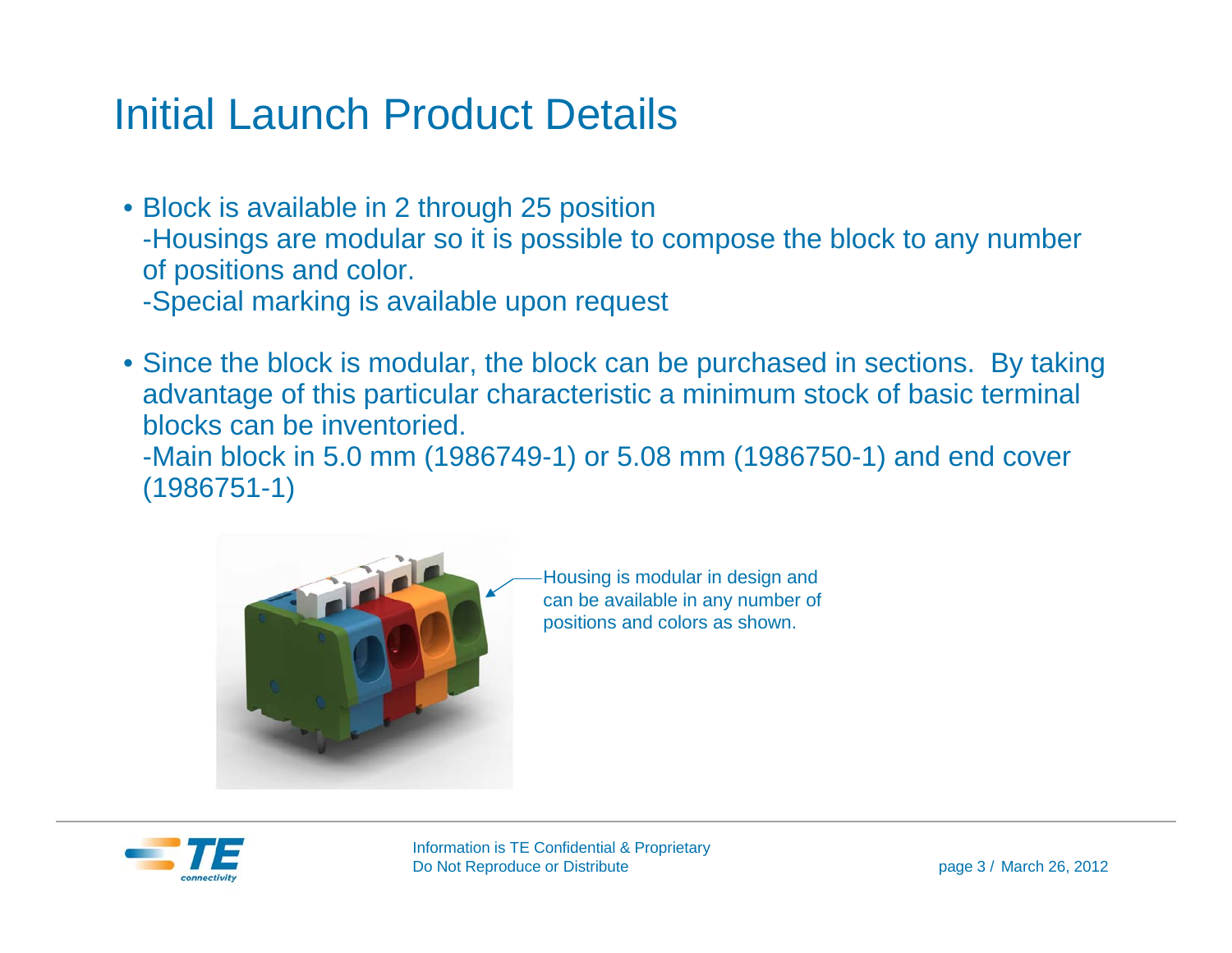### Features and Benefits

Screwless design allows for:

- Improved performance with superior wire retention in high vibration applications
- Sustainable Advantage by quick service resulting in labor cost savings
- Flexibility Blocks are modular so it is possible to supply the main block and the end plate so each customer can build the block to their requirement for size. This allows for a minimum stock of the basic terminal blocks to be kept in their inventory.
- Automated process capable- solderable at a temperature up to 270˚C
- Customizable Custom marking and printing available. Blocks can be provided in multiple colors.
- Quality assured due to 100% visual inspection

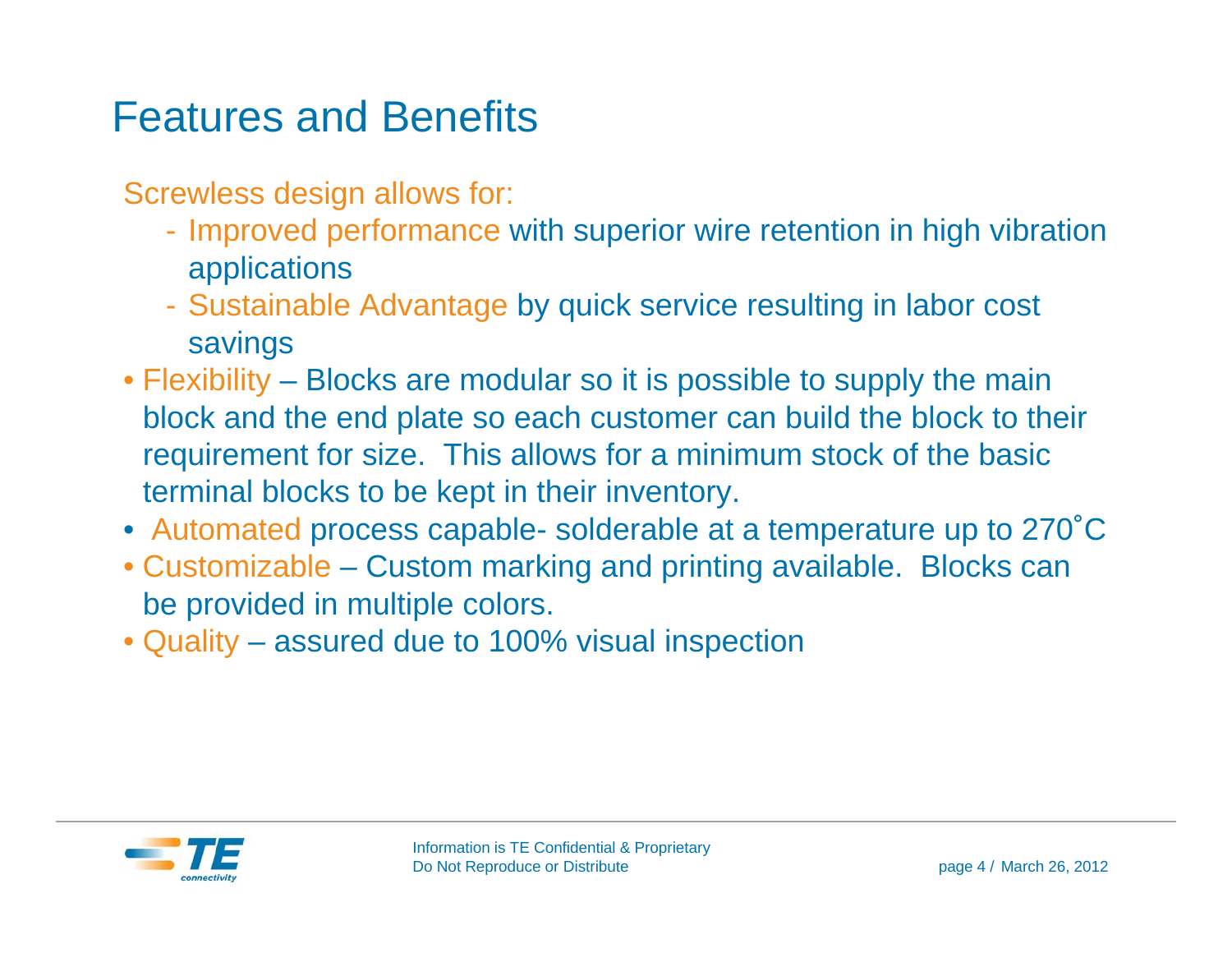# Target Customers and Markets

- •Industrial Automation
- •Lighting
- •Lifts
- •Applications subject to certain types of vibrations